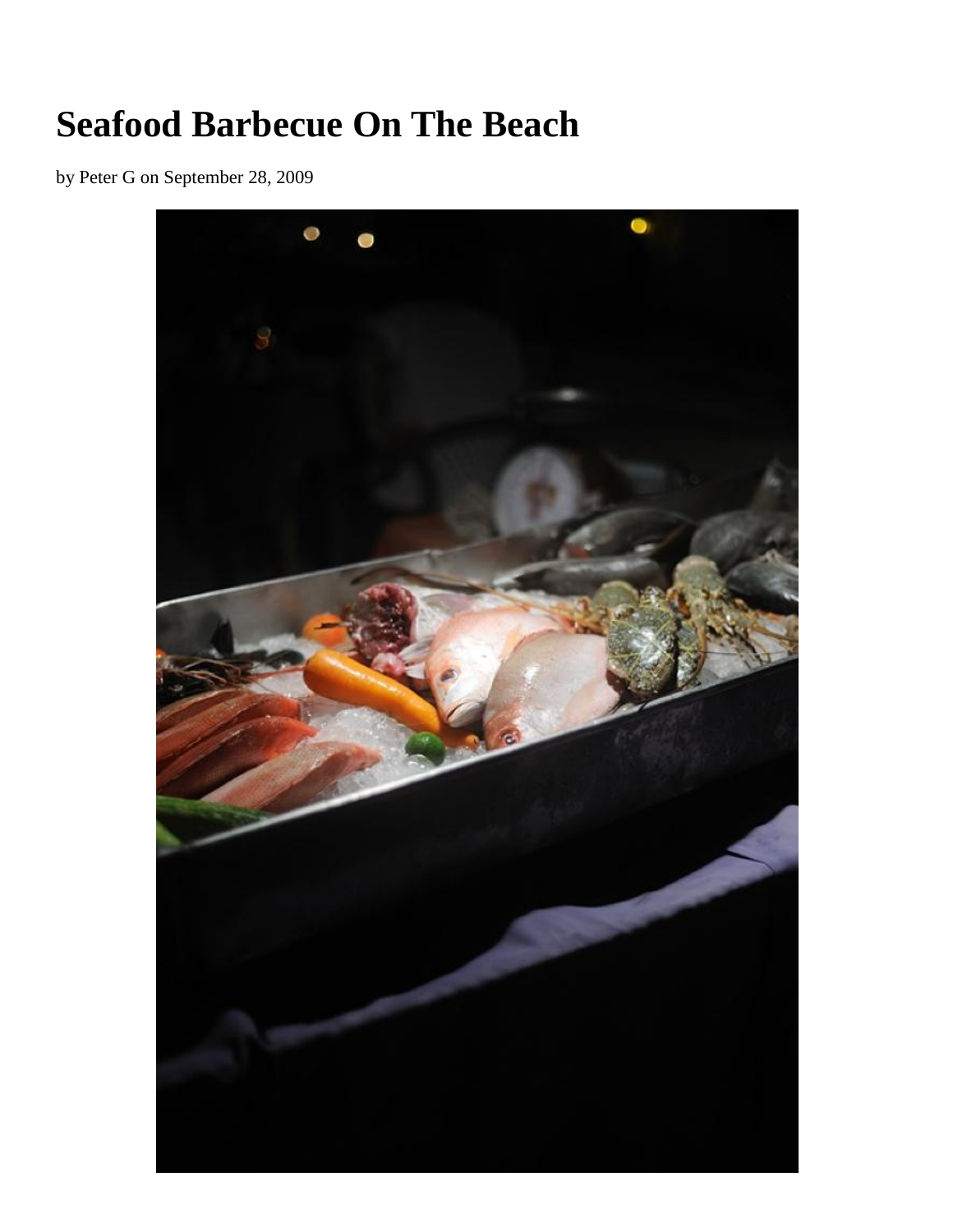After a "hard" day's [swimming](http://souvlakiforthesoul.com/swimming-in-samui) around the islands located in the **[Gulf of Thailand](http://en.wikipedia.org/wiki/Gulf_of_Thailand)** there was really no better way to end it than with a private seafood barbecue right on the beach! Ok…let me clarify. It wasn't a traditional "bonfire" type of barbecue. It was a beautiful table set up for dinner on the sand for the six of us. The folks at the **Sareeraya** really know how to lay out a spread! We had our own personal waiter, who was amazing and efficient in keeping us hydrated and fed the whole evening. Very luxurious and very five star!

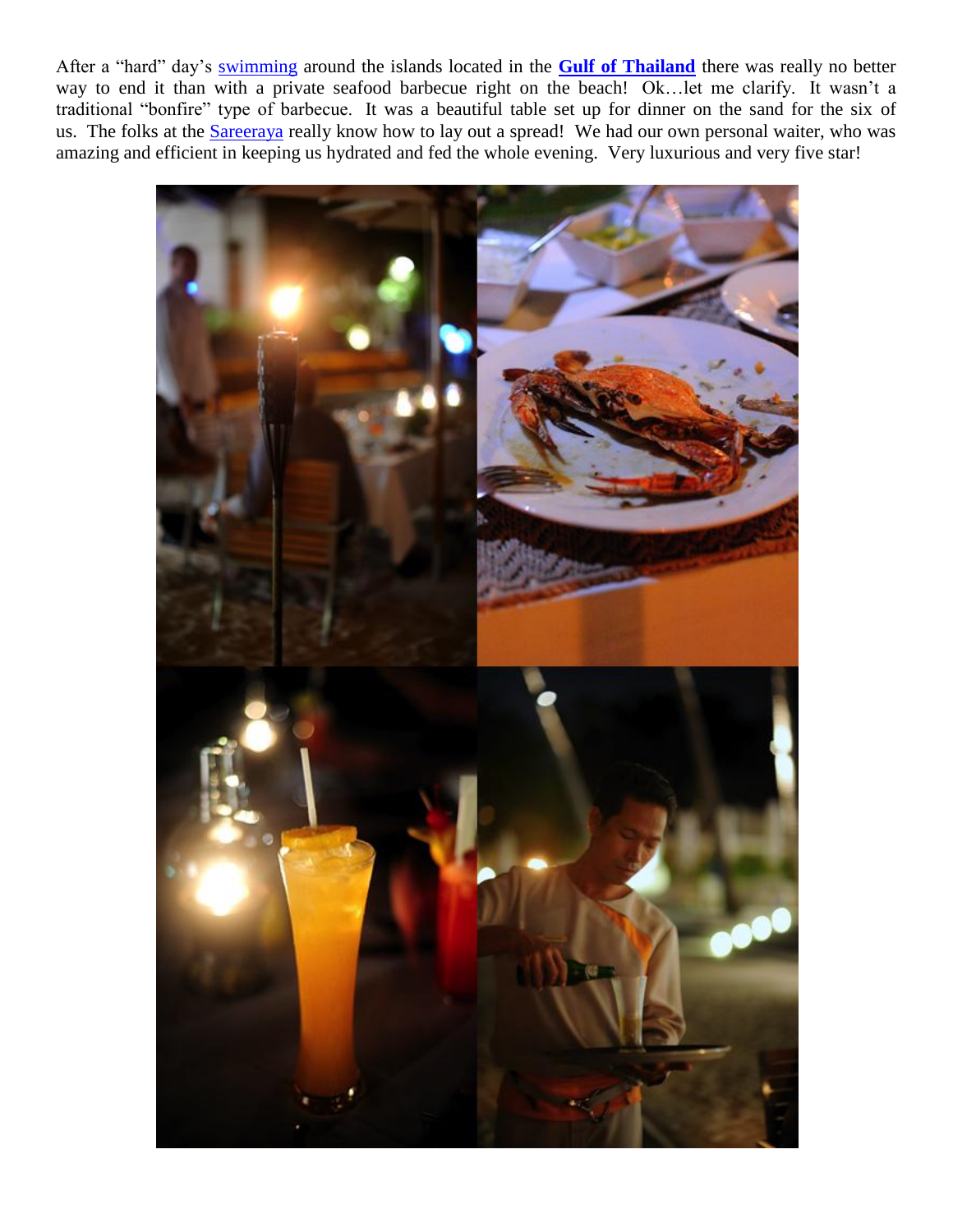It was a balmy 26 dec C and there was a slight seaside breeze in the air. [Koh Samui c](http://souvlakiforthesoul.com/koh-samui)ould not have been more perfect! The moon was bright and provided additional lighting to the mini fire torches placed around the dining area on the sand. We started the evening off with cocktails and proceeded to enjoy a fabulous array of **beautiful cooked seafood**. To be honest, I'm not really a seafood person. But how can one say no when such a beautiful island is surrounded by waters that provide an abundance of fresh seafood daily?

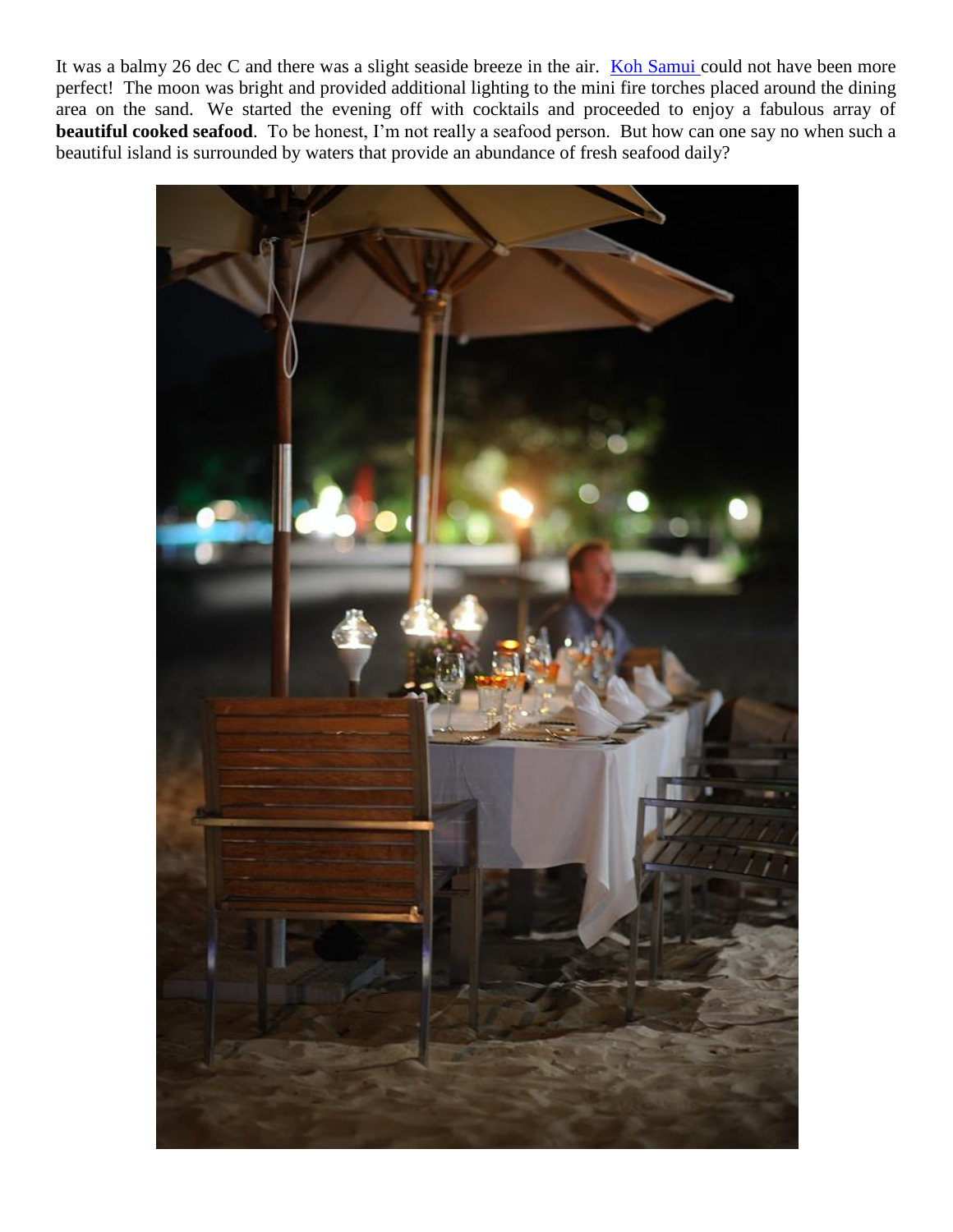And boy did I eat with "hungry" abandon. We began with individual green salads and a selection of breads, including some very popular grissini! And then it began! Whole crabs, lobsters, prawns, mussels, snapper, squid souvlaki and oysters. Except for the oysters and mussels everything was barbecued to perfection. And let's not forget the dipping sauces that were provided to enjoy our seafood with. The favourite of the night was the **mango salsa**. Thai mangoes are a little smaller and sweeter than the regular sized mangoes you find here in Australia. The flesh was diced into cubes and mixed with a little palm oil, chopped coriander and lime juice. My personal favourite was the Thai **"prik nam plah"**. Diced baby, red and green chillies (which are fiercly hot) mixed with fish sauce and lime juice. It's a bit of an acquired taste but I believe it offset the sweetness of the shellfish especially. In the end we were stuffed but some of us couldn't resist and ordered desserts! Oh well…when you're on holidays …… Apart from the Thai food we ate (which I will cover in my Thai cooking classes post…bear with me..its coming!) we rated this seafood barbecue as one of the highlights of our gastronomical adventures. The atmosphere was perfect and dreamlike and the seafood was super fresh and prepared immediately. Another great night in Koh Samui!